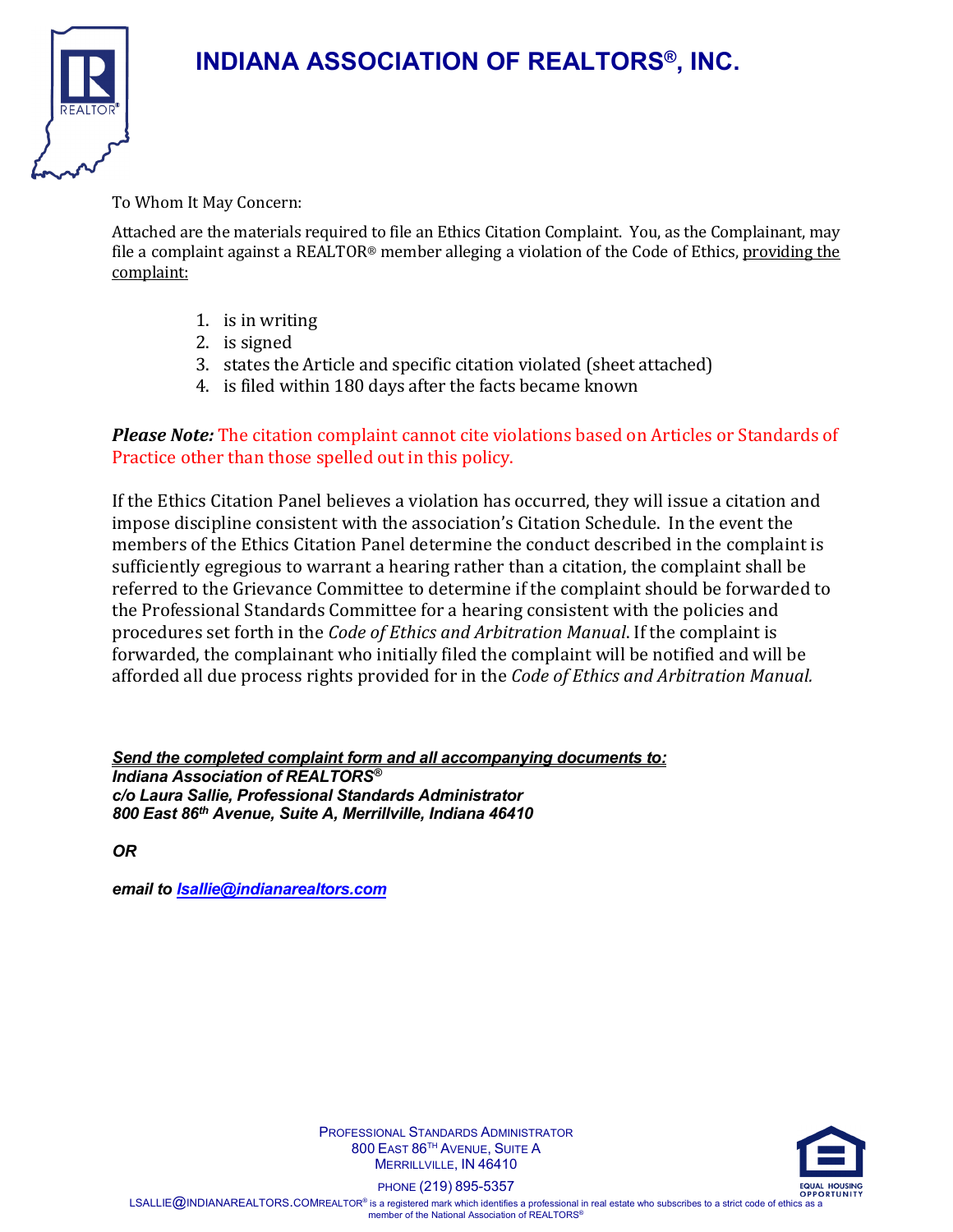

# **IAR Citation Complaint Form**

To the Citation Panel of the Indiana Association of Realtors®

| Case $#$ $(Office use only)$ |                                                              |                                                                                                                                                                                                                                                                                                                                                                                                                                                                                                                                                                |                 | Date Filed: 1 / / |
|------------------------------|--------------------------------------------------------------|----------------------------------------------------------------------------------------------------------------------------------------------------------------------------------------------------------------------------------------------------------------------------------------------------------------------------------------------------------------------------------------------------------------------------------------------------------------------------------------------------------------------------------------------------------------|-----------------|-------------------|
|                              | <b>Complainant:</b>                                          |                                                                                                                                                                                                                                                                                                                                                                                                                                                                                                                                                                |                 |                   |
| <b>Respondent:</b>           |                                                              |                                                                                                                                                                                                                                                                                                                                                                                                                                                                                                                                                                |                 |                   |
| complaint.                   |                                                              | The undersigned Complainant charges that the Respondent has engaged in conduct subject to<br>disciplinary action by the Association. Clear, strong, and convincing evidence must accompany this                                                                                                                                                                                                                                                                                                                                                                |                 |                   |
|                              |                                                              | Are the circumstances giving rise to this ethics citation complaint involved in civil or criminal litigation<br>or in any proceeding before the state real estate licensing authority or any other state or federal<br>regulatory or administrative agency? Yes _____ No _____ if yes, Cause #_____________________.                                                                                                                                                                                                                                           |                 |                   |
| of REALTORS <sup>®</sup> ?   |                                                              | You may file an ethics citation complaint in any jurisdiction where a REALTOR <sup>®</sup> is a member or MLS<br>participant. Note however that the REALTORS® Code of Ethics, Standard of Practice 14-1 provides, in<br>relevant part, "REALTORS® shall not be subject to disciplinary proceeding in more than one Board of<br>REALTORS <sup>®</sup> with respect to alleged violations of the Code of Ethics relating to the same transaction<br>or event." Have you filed, or do you intend to file, a similar or related complaint with another Association | $Yes$ No ______ |                   |
|                              |                                                              | If so, name of the other Association: __________________________Date Filed: _______________________                                                                                                                                                                                                                                                                                                                                                                                                                                                            |                 |                   |
|                              | conclusion of the transaction, or event, whichever is later. | This complaint is true and correct to the best knowledge and belief of the undersigned and is filed within<br>one hundred eighty (180) days after the facts constituting the matter complained of could have been<br>known in the exercise of reasonable diligence or within one hundred eighty (180) dates after the                                                                                                                                                                                                                                          |                 |                   |
|                              |                                                              |                                                                                                                                                                                                                                                                                                                                                                                                                                                                                                                                                                |                 |                   |
|                              |                                                              | Date(s) you became aware of the facts on which the alleged violation(s) (is/are) based: ____________                                                                                                                                                                                                                                                                                                                                                                                                                                                           |                 |                   |
| <b>COMPLAINANT:</b>          | Committee of the Indiana Association of REALTORS®.           | I understand that should the Citation Panel dismiss this ethics citation complaint in part or in total, that I<br>have twenty (20) days from transmittal of the dismissal notice to appeal the dismissal to the Executive                                                                                                                                                                                                                                                                                                                                      |                 |                   |
| (Print Name)                 | (Signature)                                                  | (E-Mail Address)                                                                                                                                                                                                                                                                                                                                                                                                                                                                                                                                               | (Cell Phone)    |                   |
|                              |                                                              |                                                                                                                                                                                                                                                                                                                                                                                                                                                                                                                                                                |                 |                   |
| (Address, City, State, Zip)  |                                                              |                                                                                                                                                                                                                                                                                                                                                                                                                                                                                                                                                                |                 |                   |
|                              |                                                              |                                                                                                                                                                                                                                                                                                                                                                                                                                                                                                                                                                |                 |                   |

PROFESSIONAL STANDARDS ADMINISTRATOR 800 EAST 86TH AVENUE, SUITE A MERRILLVILLE, IN 46410



PHONE (219) 895-5357

EQUAL HOUSING PHONE (219) 895-5357<br>OPPORTIOR® is a registered mark which identifies a professional in real estate who subscribes to a strict code of ethics as a<br>LSALLIE@INDIANAREALTORS.COMREALTOR® is a registered mark whic member of the National Association of REALTORS®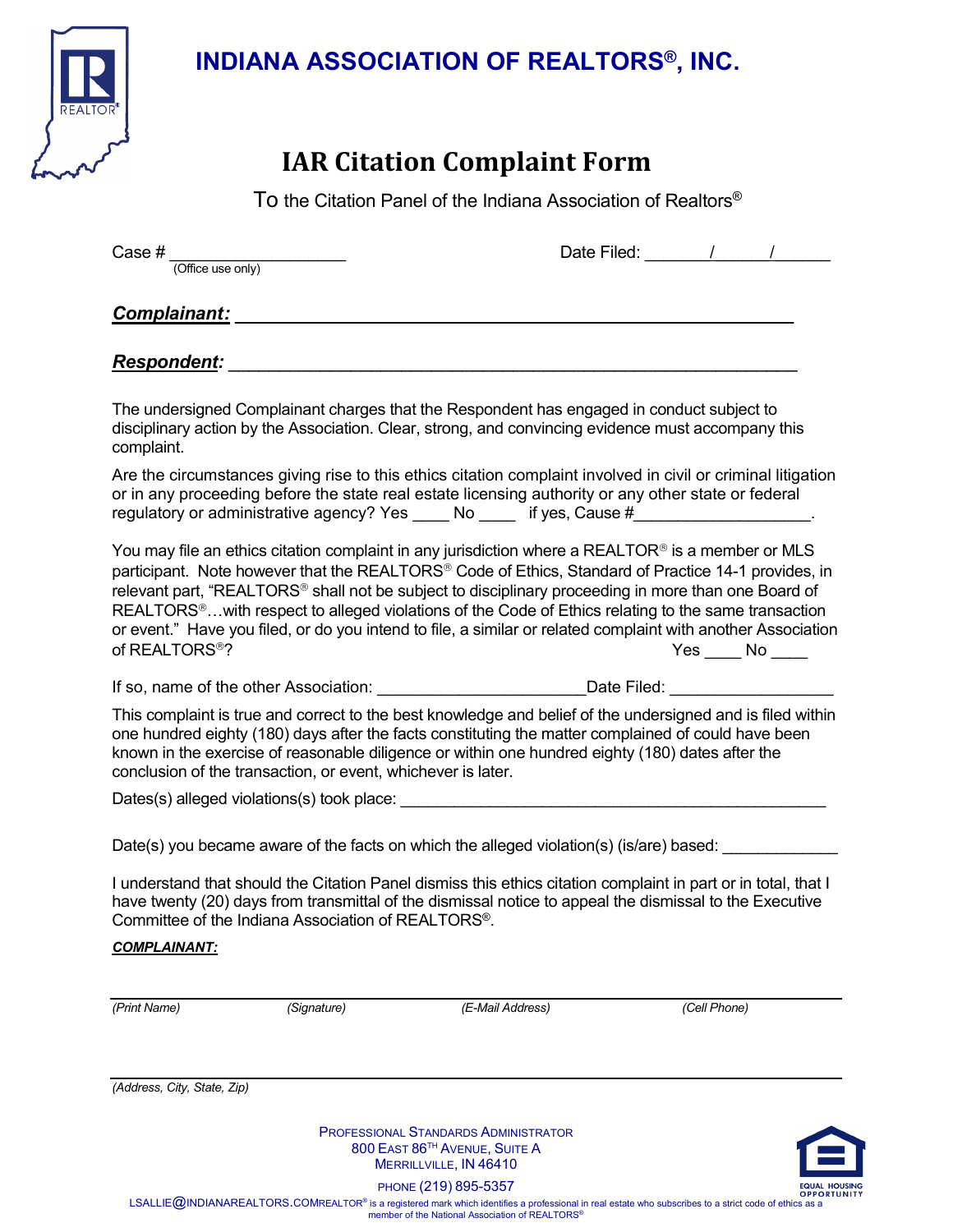

# **IAR Citation Sheet** *(Please return with the Citation Complaint Form)*

*Articles may be supported by Standards of Practice (SOP)*

|                                                                            | <b>Articles Violated</b><br>(check all that apply) | Rationale |
|----------------------------------------------------------------------------|----------------------------------------------------|-----------|
| <b>Article 1</b>                                                           |                                                    |           |
| Failure to provide full disclosure, and obtain                             |                                                    |           |
| consent of both parties, when representing                                 |                                                    |           |
| both parties in a transaction. (SOP 1-5)                                   |                                                    |           |
| Failure on the part of a listing broker to                                 |                                                    |           |
| provide written affirmation that an offer was                              |                                                    |           |
| presented or written notification that the                                 |                                                    |           |
| seller/landlord has waived the obligation to                               |                                                    |           |
| have the offer presented, upon written                                     |                                                    |           |
| request of a cooperating broker submitting                                 |                                                    |           |
| an offer. (SOP 1-7)                                                        |                                                    |           |
| Accessing or using, or allowing others to                                  |                                                    |           |
| access or use, a property managed or listed                                |                                                    |           |
| on terms other than those authorized by the<br>owner or seller. (SOP 1-16) |                                                    |           |
| <b>Article 3</b>                                                           |                                                    |           |
| Failure to disclose existence of dual or                                   |                                                    |           |
| variable rate commissions. (SOP 3-4)                                       |                                                    |           |
| Failure to disclose existence of accepted                                  |                                                    |           |
| offers to any broker seeking cooperation.                                  |                                                    |           |
| $(SOP 3-6)$                                                                |                                                    |           |
| Providing access to listed property on terms                               |                                                    |           |
| other than those established by the owner or                               |                                                    |           |
| the listing broker.                                                        |                                                    |           |
| $(SOP 3-9)$                                                                |                                                    |           |
| <b>Article 4</b>                                                           |                                                    |           |
| Failing to disclose REALTOR®'s ownership                                   |                                                    |           |
| or other interest in writing to the purchaser                              |                                                    |           |
| or their representative.                                                   |                                                    |           |
| <b>Article 5</b>                                                           |                                                    |           |
| Providing professional services without                                    |                                                    |           |
| disclosing REALTOR®'s present interest in                                  |                                                    |           |
| property (limited to present interest, not                                 |                                                    |           |
| contemplated)                                                              |                                                    |           |
| Article 6                                                                  |                                                    |           |
| Accepting any commission, rebate, or profit                                |                                                    |           |
| on expenditures without client's knowledge                                 |                                                    |           |
| or consent.                                                                |                                                    |           |



PHONE (219) 895-5357